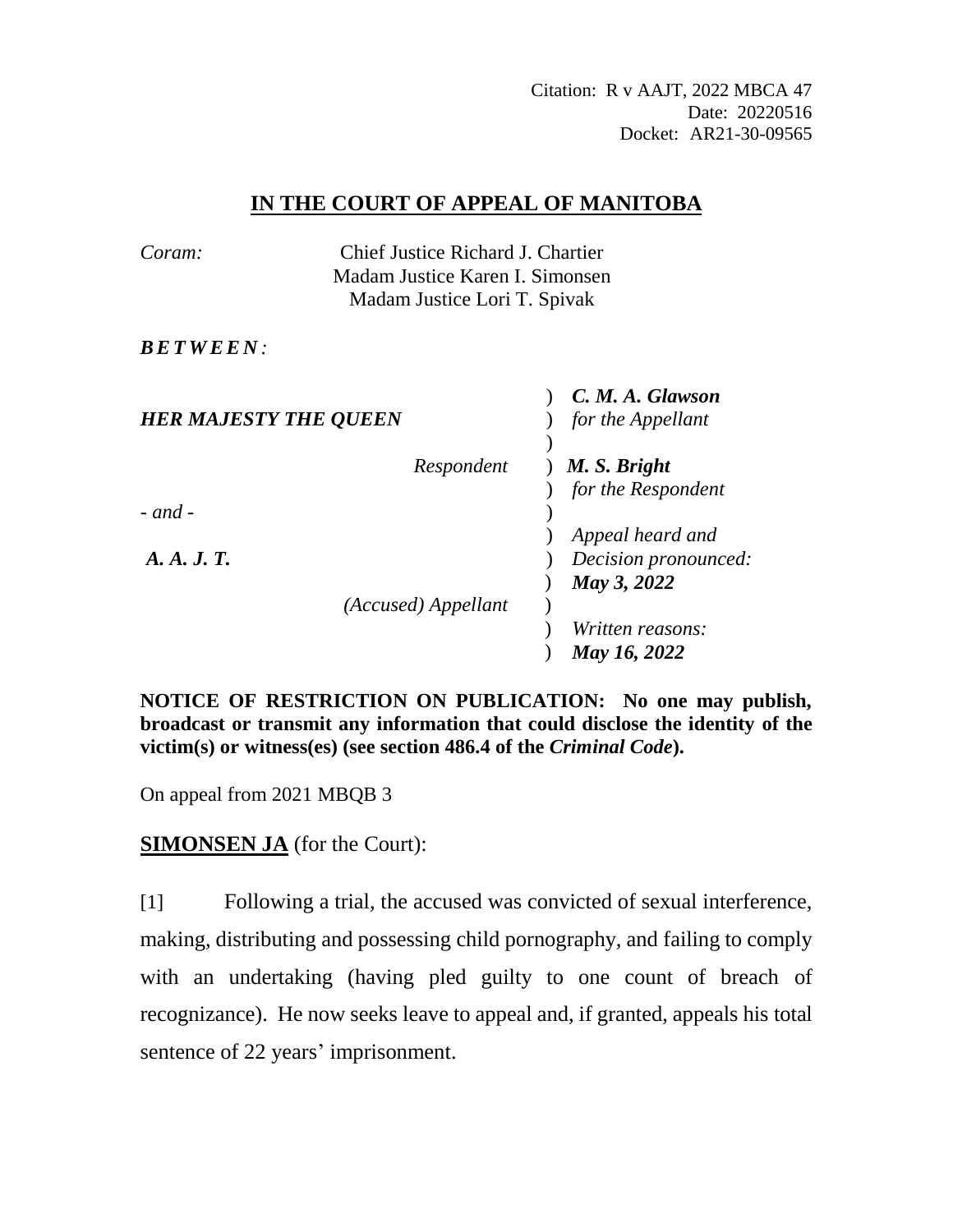[2] After the hearing, we dismissed the appeal with reasons to follow. These are those reasons.

[3] The accused asserts that the sentencing judge (the judge) erred by admitting, and placing significant weight on, a document prepared by the Canadian Centre for Child Protection entitled "Survivors' Survey: Executive Summary 2017" online (pdf): <*https://protectchildren.ca/pdfs/C3P\_Survivo rsSurveyExecutiveSummary2017\_en.pdf>* (date accessed 6 May 2022) (the survey); giving inadequate weight to his prospects for rehabilitation; and incorrectly applying the principle of totality, all of which led to a sentence that was harsh and excessive.

[4] Over the course of a year, the accused repeatedly abused his then girlfriend's four-year-old daughter (the victim). The abuse included all manner of forced sexual acts, including digital penetration, cunnilingus and penile penetration. The victim's mother (the mother) observed the abuse, and later participated at the behest of the accused. The victim endured repeated two-on-one assaults at the hands of these individuals.

[5] The accused created over 80 images and videos of him and the mother abusing the victim and distributed some of them to other people over the internet in an effort to entice them to send other child sexual abuse images to him. He also used social media platforms to engage in graphic discussions with others about sexually abusing children. He amassed a collection of over 650 child pornography images and videos, many of which showed other children being sexually abused by adults or otherwise engaging in sexual acts. The accused was actively engaged in trading and sharing those images with others online.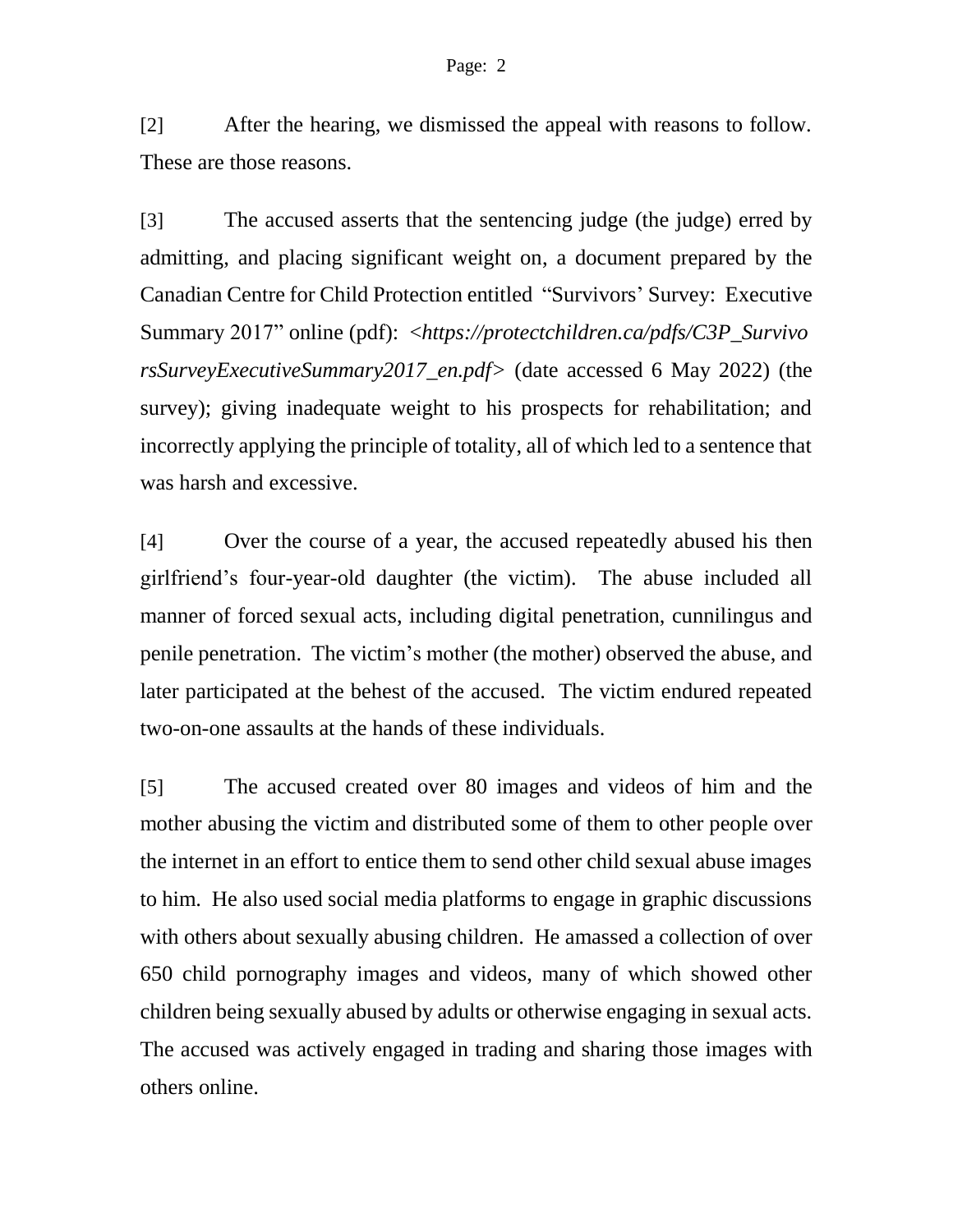[6] The impact on the victim has been devastating. She has suffered from anxiety and symptoms of post-traumatic stress disorder, and has had suicidal thoughts. She does not feel safe with caregivers and authority figures, including her father, who, unaware of what was happening to her, continued to send her to the accused's house. In the words of the victim's art therapist, her "healing from this abuse will be ongoing in her life."

[7] At the sentencing, the Crown sought consecutive sentences totalling 32 years and three months, which it recommended be reduced to 25 years for totality. The accused took the position that a fit sentence would be 17 years, reduced for totality to 14 years. On appeal, the accused says that an appropriate total sentence is 28 years, reduced to 17-18 years for totality.

[8] The judge concluded that the accused's offending placed him "at the extreme end of the scales of both moral blameworthiness and severity of offences" (at para 120). Consecutive sentences for each offence, totalling 30.5 years, were imposed, which the judge then reduced to 22 years for totality. The mother, who had pled guilty just prior to the trial, received a sentence of 20 years' imprisonment for her participation in the sexual abuse of the victim as well as making and possessing child pornography (see *R v RDS*, 2021 MBQB 264).

[9] An appellate court can only intervene to vary a sentence if the sentence is demonstrably unfit, or the sentencing judge made an error in principle that had an impact on the sentence (see *R v Friesen*, 2020 SCC 9 at para 26).

[10] The accused contends that the judge erred in principle by admitting, as a community impact statement under section 722.2(1) of the *Criminal Code*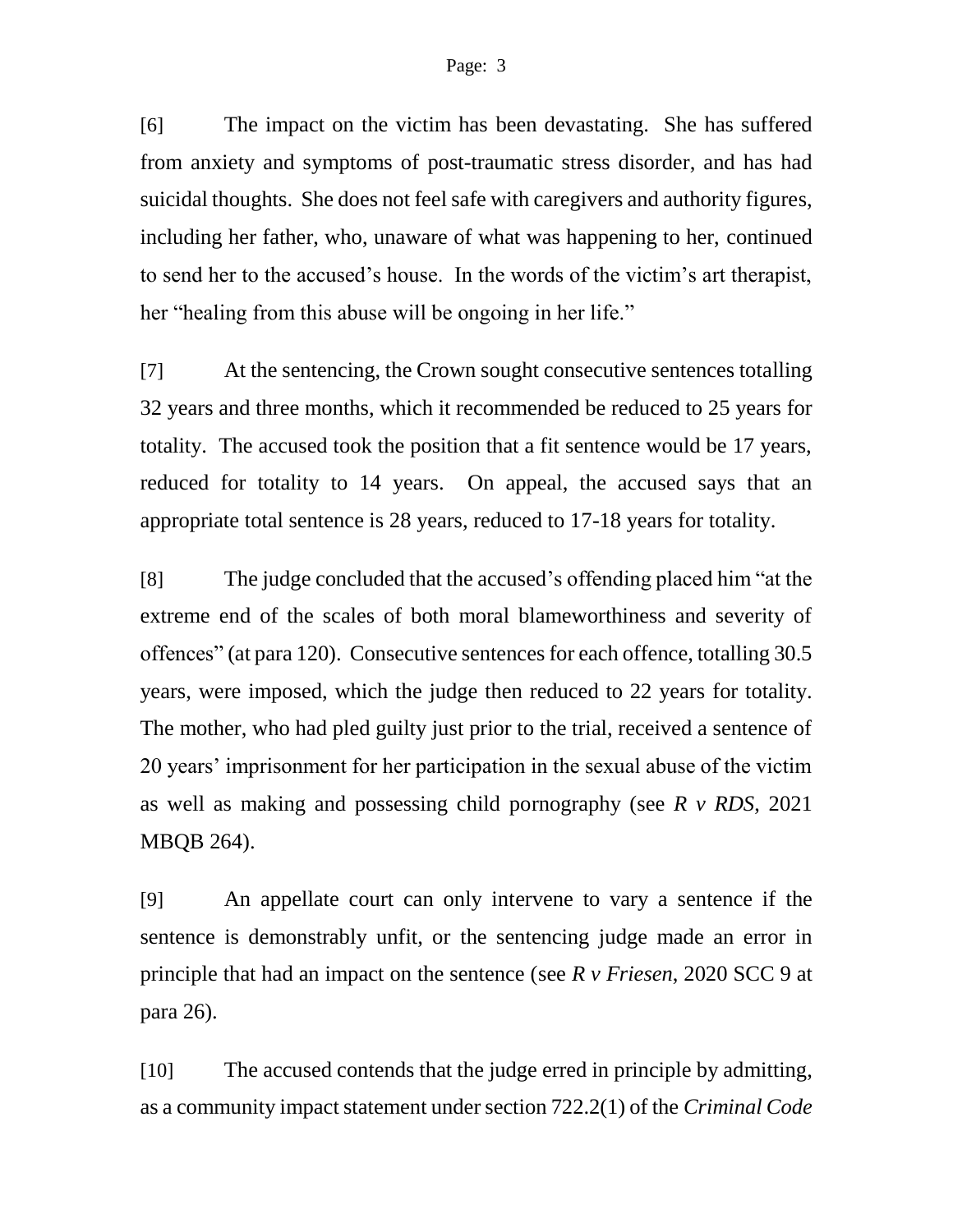(the *Code*), and then giving significant weight to, the survey—when there was no accompanying affidavit or letter from either a representative of the Canadian Centre for Child Protection or one of the respondents to the survey, as required by section 722.2(2) (see *R v Jonat*, 2019 ONSC 1633 at para 47). The survey was filed by the Crown to provide the Court, as context, with information about the experience of survivors of child sexual abuse imagery offences, particularly with respect to their ongoing victimization and the trauma they experience throughout their lives as a result of abuse they suffered as children.

[11] Although the Crown concedes that the judge erred in admitting the survey as a community impact statement, it says that he was entitled to receive the document under section 723(2) of the *Code*, which had been relied upon by the Crown and which requires a sentencing judge to hear all relevant evidence presented by either the Crown or the accused.

[12] In our view, the judge's reliance on the survey was limited, with the key points he noted being that the making of images which could be accessed for others to see has an enormous negative impact on victims that can persist into adulthood; survivors have difficulty accessing the specialized services they require for support; and many survivors constantly worry about being recognized in public and reported being the victims of targeted harassment, stalking and assault. We are not satisfied that the judge's error in admitting the survey under section 722.2(1) of the *Code* without the statement required by section 722.2(2) had any impact on the sentence, or that he erred in the way he used the survey. There is also no indication that he gave inordinate weight to the survey.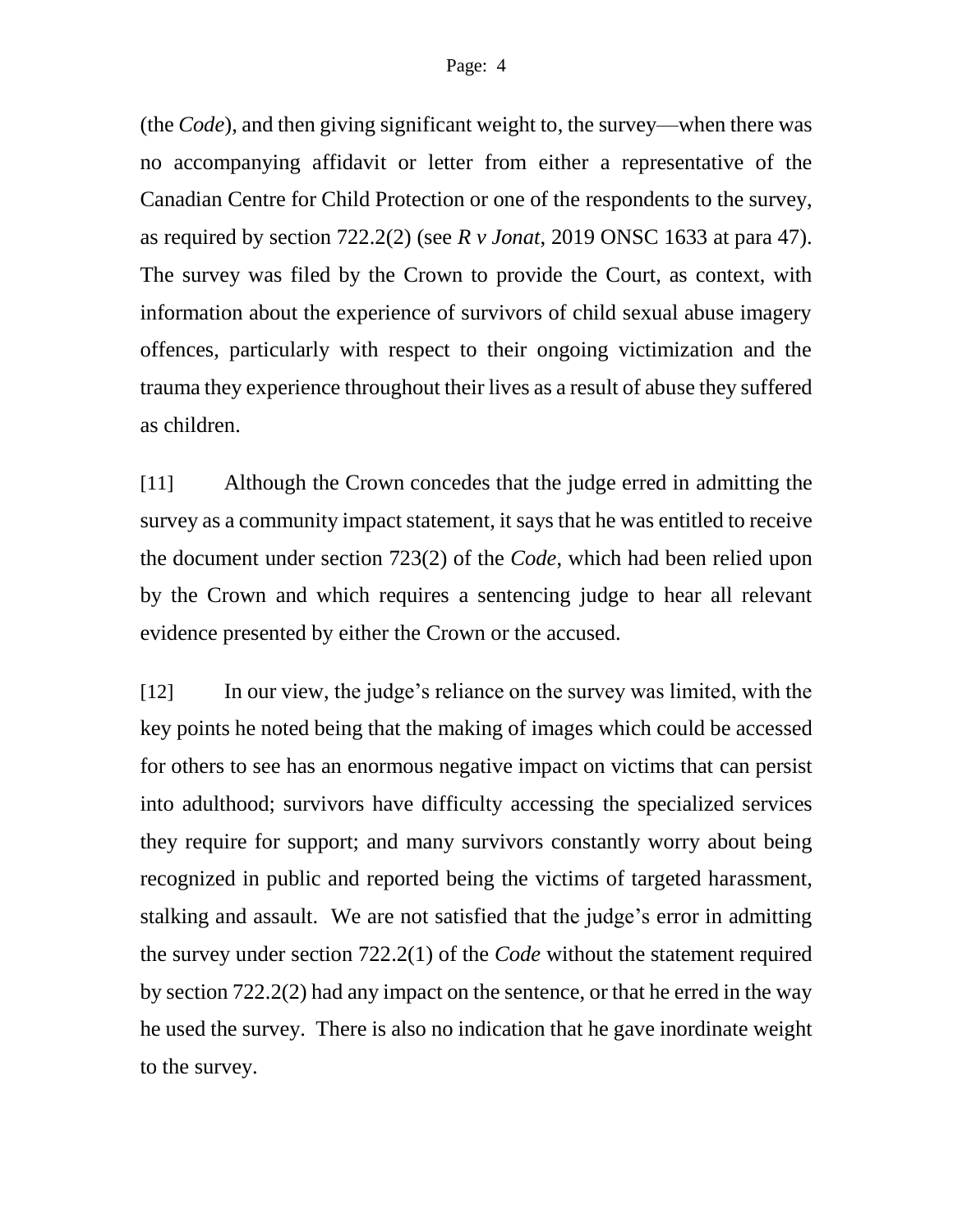[13] As for the accused's contention that the judge erred by failing to give adequate weight to his prospects for rehabilitation, the objectives of denunciation and deterrence have priority in cases involving abuse of children (see the *Code* at section 718.01). Nonetheless, sentencing judges retain discretion when weighing other factors such as rehabilitation, in accordance with the overall principle of proportionality (see *Friesen* at para 104).

[14] The judge was well aware of the need to consider all relevant factors, including rehabilitation. He identified many facts that led him to conclude that the accused was a high risk to reoffend, including that he actively worked to breach the conditions of his release and avoid detection while doing so; was a master of disguising his identity online and zealously attempted to manipulate and encourage others to participate in his deviant interests involving sexual abuse of children; engaged in ongoing manipulation of and hold on the mother; had a horrific collection of child abuse images in his possession; and took obvious pleasure in the degradation and dehumanization of people who were incapable of defending themselves. Although there was evidence that the accused had completed programming while in pre-trial detention, and had a limited and dated record as well as family support, we do not accept that the judge failed to sufficiently emphasize his prospects for rehabilitation in light of the significant public safety concerns that he understandably found the accused posed.

[15] The accused also argues that the judge did not analyze or properly apply the principle of totality and, in particular, did not consider whether the total sentence was crushing.

[16] The Crown acknowledges that the judge erred by not dealing with each offence separately when considering totality, in that, if any adjustment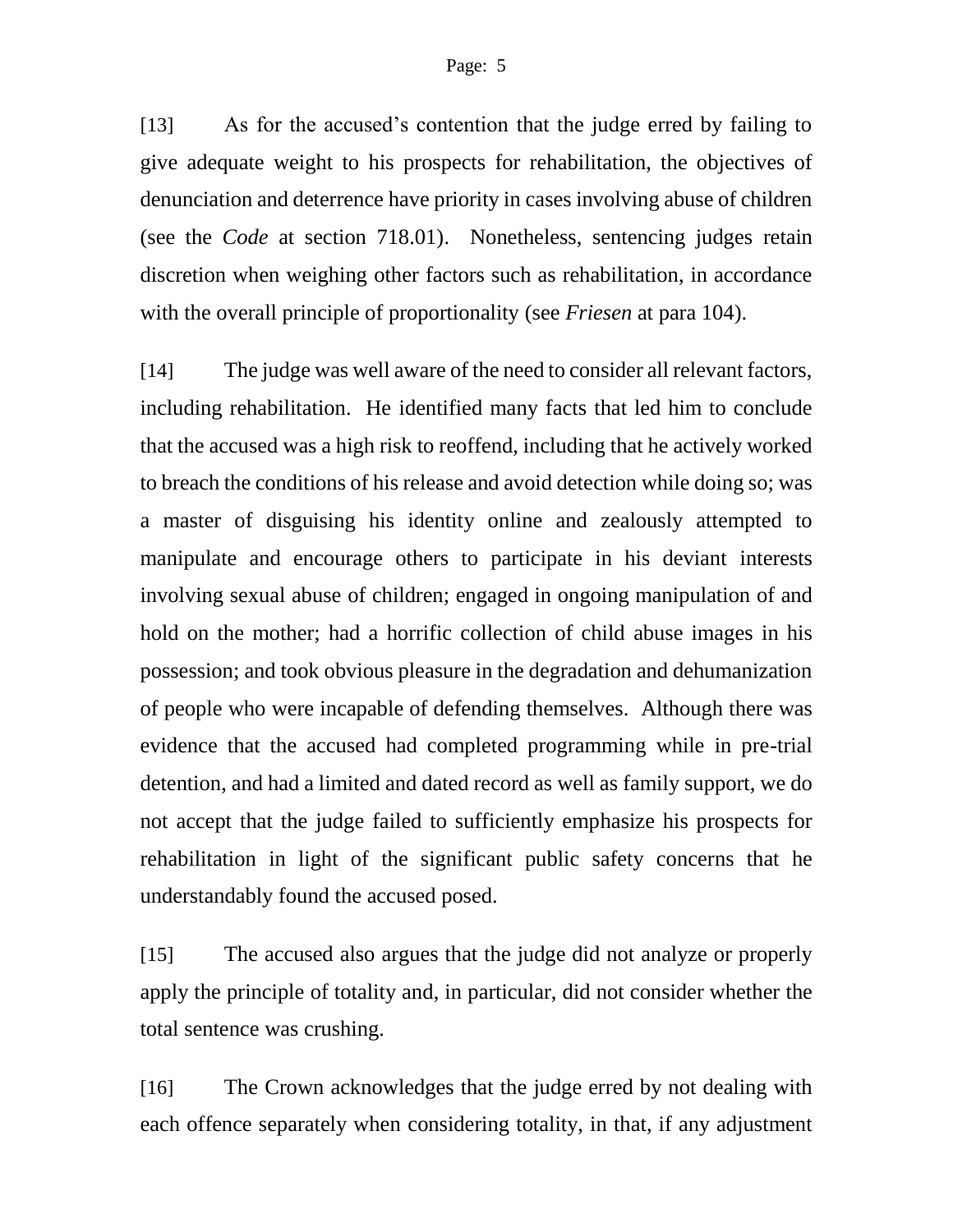was to be made "the actual penalty pertaining to each individual offence must be ascribed" (*R v Wozny*, 2010 MBCA 115 at para 73). However, a failure to do so will not necessarily result in an unfit sentence (see *R v LLP*, 2016 MBCA 28 at para 27).

[17] In applying the principle of totality, the judge identified the relevant considerations outlined in *R v GJM*, 2015 MBCA 103 at para 10, including the impact of the combined sentence on the accused's prospects for rehabilitation in the sense that it may be harsh or crushing. While we might question some of the judge's approach in initially arriving at a global sentence of 30.5 years, we are not persuaded that his decision to then reduce that by almost one-third for totality led, as we will explain, to an unfit sentence in the circumstances. Nor are we convinced that his error in failing to ascribe a particular sentence to each offence had an impact on the total sentence he imposed.

[18] Regarding fitness, the judge understood the applicable principles of sentencing for sexual offences against children and the impact of the Supreme Court of Canada's watershed decision in *Friesen*. In *Friesen*, the Court made clear that "sentences must accurately reflect the wrongfulness of sexual violence against children and the far-reaching and ongoing harm that it causes to children, families, and society at large" (at para 5). The Court explained how to impose sentences that reflect the inherent wrongfulness of the offences and the potential and actual harm caused (see paras 75-92).

[19] The judge found that there were a multitude of aggravating factors that led him to impose the sentence he did: the accused's position of trust in relation to the victim; the victim's young age; the duration and frequency of the abuse; the sexual interference was unprotected and the victim had to be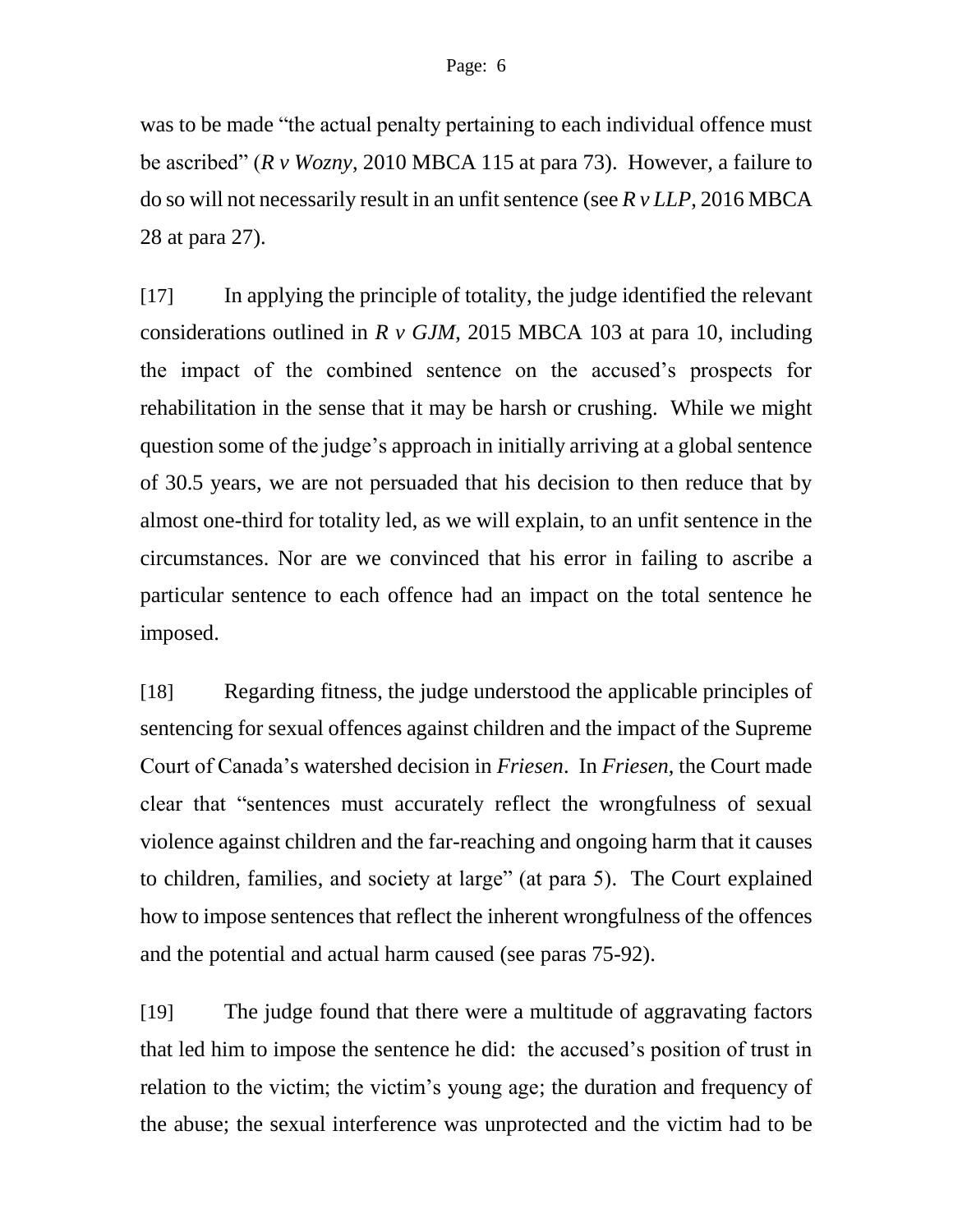tested for sexually transmitted infections; the sexual abuse occurred in the presence of and with the victim's mother; the very significant impact on the victim and her family relationships; the nature and size of the accused's child pornography collection, which covered all levels of depravity including bestiality; the accused's creation and dissemination of the images of the victim being sexually abused, some of which included images of her face; the accused's advocating and encouraging other people online to sexually abuse children; and his distribution of images of children, including the victim, being sexually abused to other people online.

[20] One particular online contact of the accused warrants mention. He and a man referred to as "Mr. D" exchanged over 1200 messages on social media, many of which discussed their mutual desire to abuse children. The accused sent him multiple images of the victim and the mother which included their faces and real names. Some were accompanied by written comments from the accused where he claimed that the victim "loved" the sexual abuse and that she had invited it. During their online chats, Mr. D. told the accused that he was the father of a six-month-old daughter, and the accused encouraged him to sexually abuse the child and send him photographs of it. Mr. D. sent the accused a photograph of a man, ostensibly himself, placing his erect penis against the vagina of a sleeping infant.

[21] Furthermore, the victim was an Indigenous girl. Young girls, especially those who belong to marginalized groups, are at a heightened risk of sexual violence that can perpetuate the disadvantage they already face. This is particularly true of Indigenous people, who experience childhood sexual violence at a disproportionate level (see *Friesen* at paras 68-70). A sentence for an offence that involves the abuse of a person who is vulnerable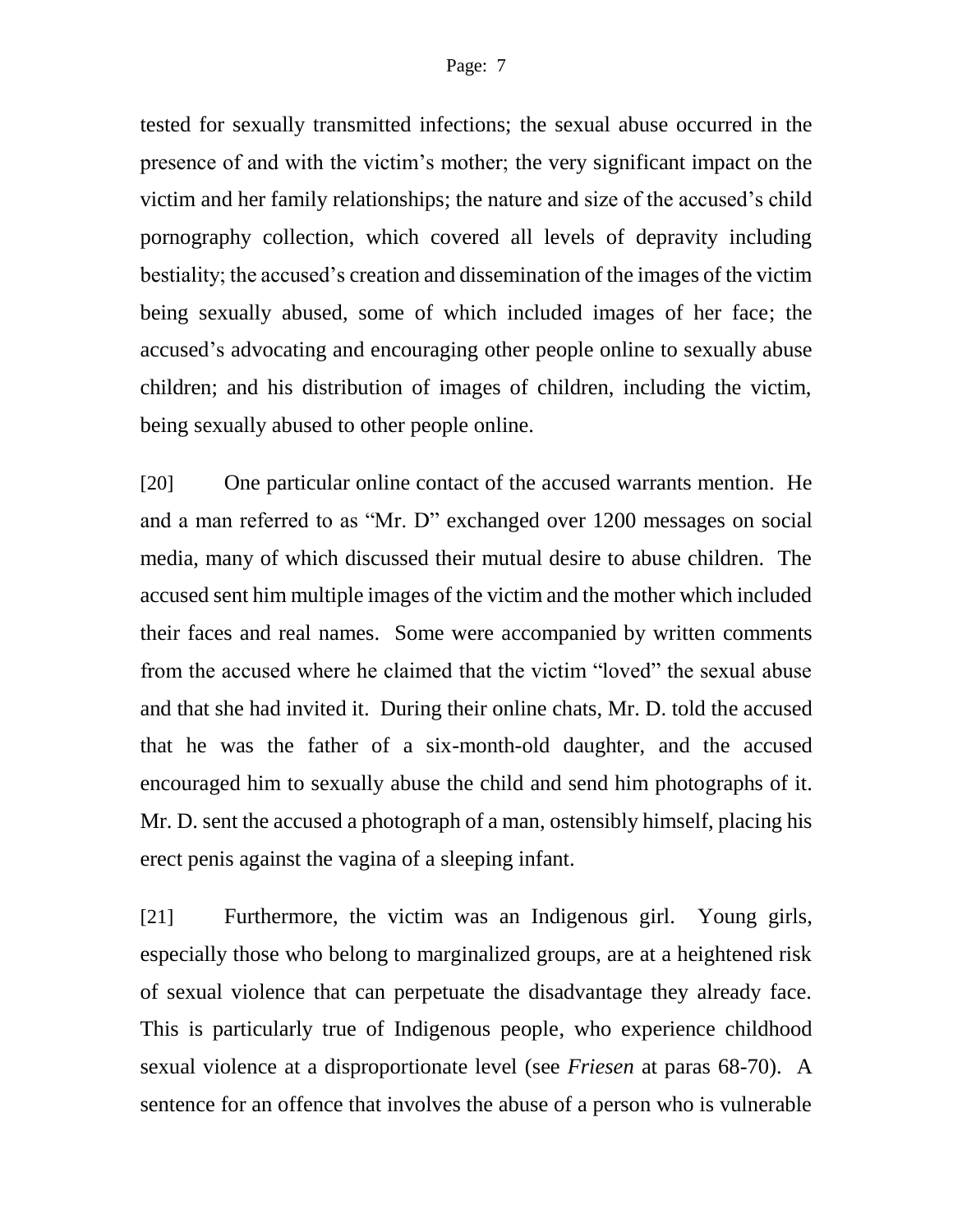because of circumstances—including because the person is Indigenous and female—also requires that primary consideration be given to the objectives of denunciation and deterrence (see section 718.04 of the *Code*; and *R v Alcorn*, 2021 MBCA 101 at para 37).

[22] The accused's mitigating factors were very limited. As already noted, he attended counselling while in custody, has a dated and unrelated criminal record, and his family is supportive. As well, he entered a guilty plea on one of his breach charges.

[23] Given all of the above, in particular, the gravity of the offending behaviour, the accused's exceptionally high moral culpability and the significant impact on the victims, we are not persuaded that the total sentence, although very high, rises to the level of being demonstrably unfit in the uniquely disturbing circumstances of this case.

[24] Therefore, leave to appeal the sentence was granted, but the appeal was dismissed. As suggested by the Crown, we set the individual sentences for each offence, after totality, as follows:

| Sexual interference (the <i>Code</i> at section 151): | 12 years                                                      |
|-------------------------------------------------------|---------------------------------------------------------------|
| Make child pornography (section $163.1(2)$ ):         | 7 years consecutive                                           |
| Distribute child pornography<br>(section $163(1)$ ):  | 3 years consecutive                                           |
| Possess child pornography (section $163.1(4)$ ):      | 2 years concurrent<br>to distribution of<br>child pornography |